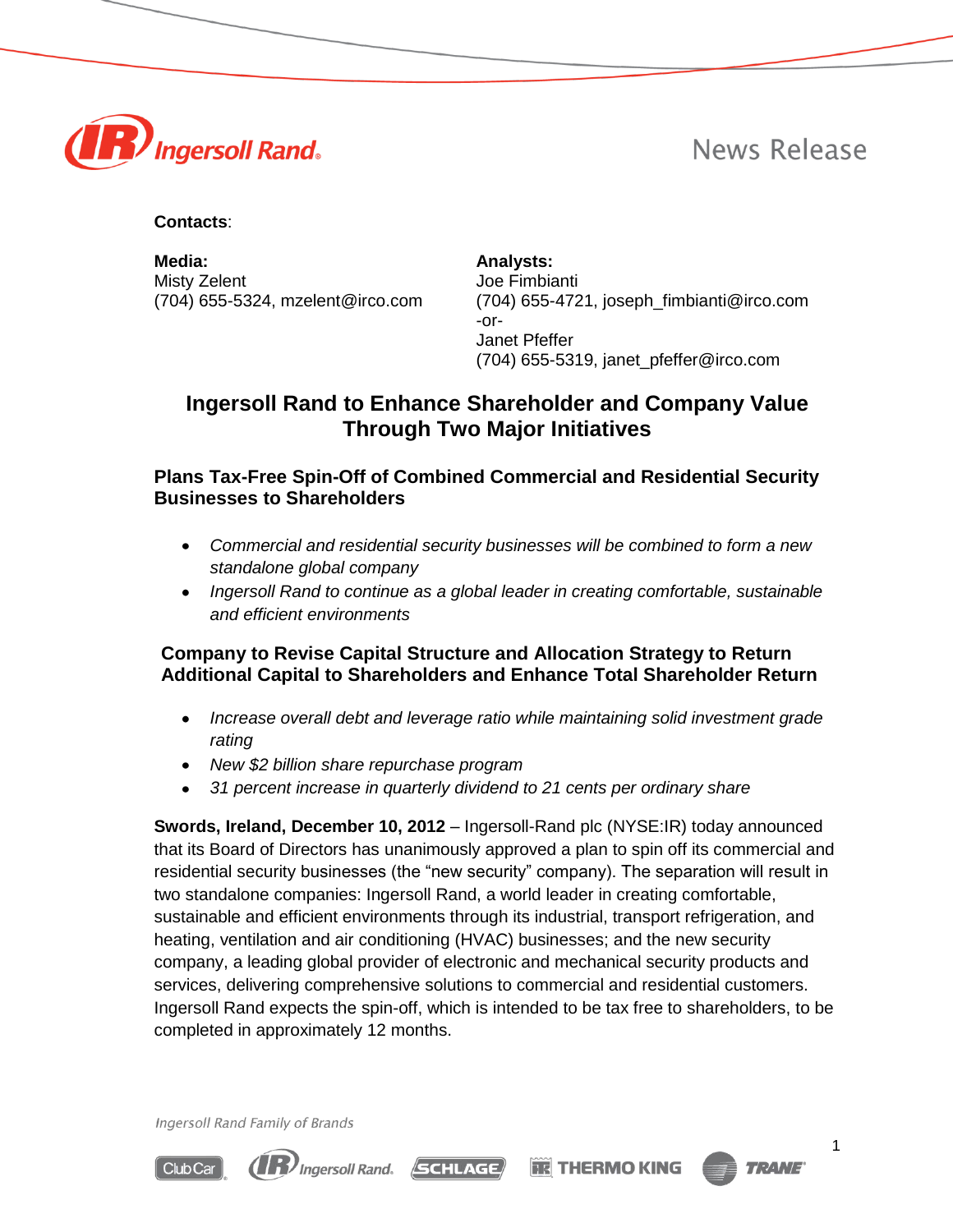

―Given the distinct strengths and strategies of the two proposed companies, the Board believes that this structure will enable investors to value our different businesses separately, creating value for both companies and their shareholders," said Michael W. Lamach, Ingersoll Rand's chairman and chief executive officer. "We believe the spin-off, which is the result of an in-depth review of strategic alternatives by our Board and management, will allow both companies to enhance value by allocating capital and deploying resources in a more focused way, while preserving and increasing synergies within their businesses. At the same time, it will position the new security company to build scale and make the necessary investments for the future.

―The new proposed standalone companies will leverage leading market positions, wellknown brands and experienced people. We believe both companies will be well positioned to better execute their respective strategic plans to capitalize on future market opportunities, serve customers, create sustainable growth, and enhance shareholder value," said Lamach, who will continue after the spin-off to serve in his current role as Ingersoll Rand's chairman and chief executive officer.

## **Two Industry-Leading Companies with Distinct Strengths and Focus**

#### *About Ingersoll Rand*

Ingersoll Rand will continue to build on its industrial, transport refrigeration and HVAC businesses. The company will serve customers globally through a number of leading brands, including Ingersoll Rand, Trane, American Standard, Ameristar, Thermo King, Aro and Club Car.

Following the separation, the company will have annualized revenue of approximately \$12 billion on a pro forma basis based on 2011 revenues. The company is expected to maintain a strong balance sheet and financial policies consistent with an investment grade credit rating.

Ingersoll Rand benefits from strong brand recognition, leading market shares, and differentiated positioning in geographic and end markets. The company will continue to enjoy benefits from synergistic opportunities in sourcing, engineering and technology across its Industrial Technologies, Climate Solutions and Residential HVAC businesses. Moreover, the company expects to benefit from increased organizational focus and continued progress on operational excellence initiatives to drive significant margin improvement. These foundational strengths, combined with growing energy demand and energy-efficiency regulations that are driving industry transformation, will further position the company to generate profitable, sustainable growth.

**Ingersoll Rand Family of Brands** 







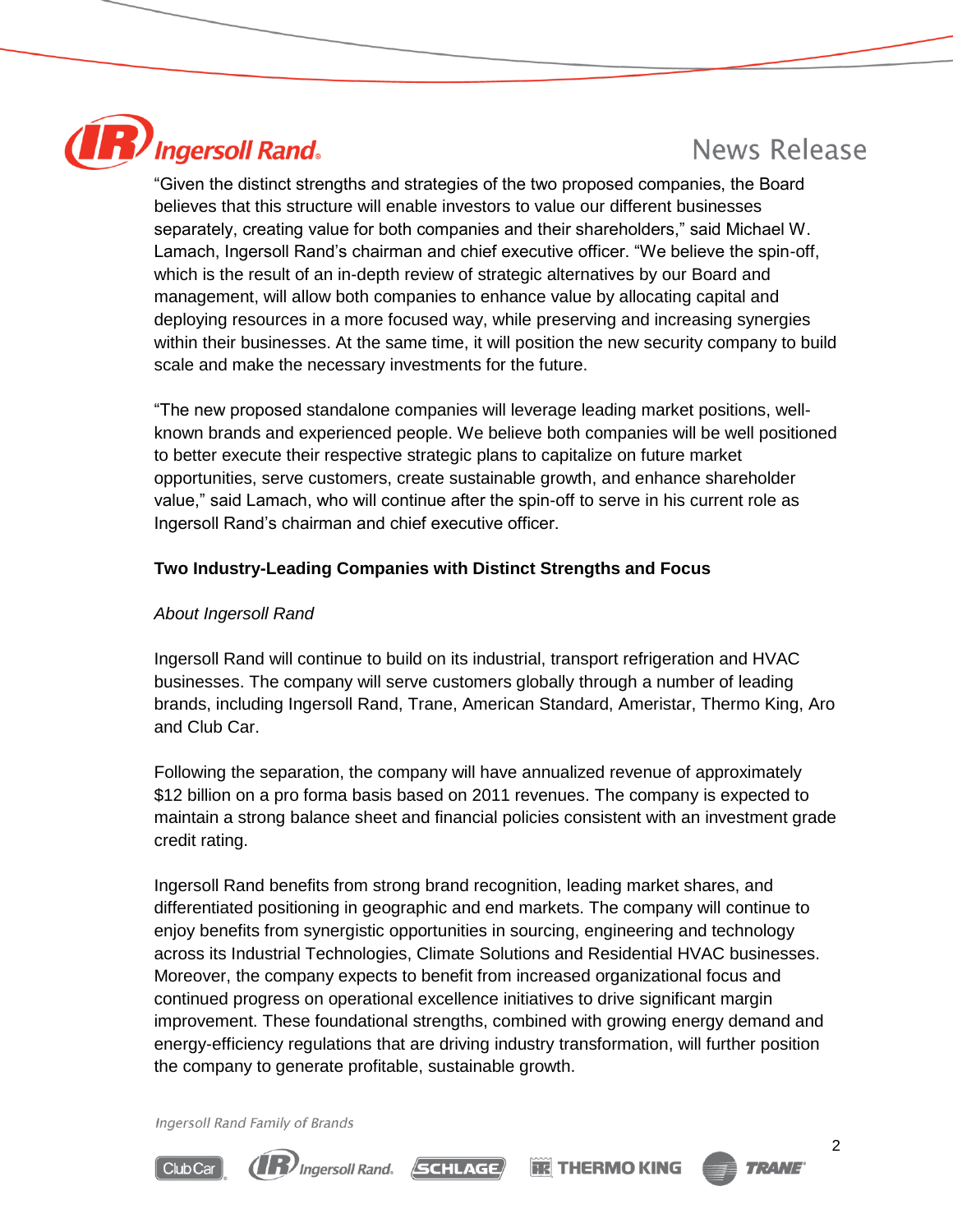

#### *About New Security Company*

Under the plan, Ingersoll Rand's existing commercial security business (currently known as the Security Technologies sector) will be combined with its residential security business (currently part of the Residential Solutions sector) to form a leading global safety product and services provider. This new company's portfolio of brands will include Schlage, LCN, Von Duprin, Interflex, CISA, Briton, Bricard, BOCOM Systems, Dexter, Kryptonite, Falcon and Fusion Hardware Group.

The new company will have annualized revenue of approximately \$2 billion on a pro forma basis based on 2011 revenues. The new security company is expected to generate strong free-cash flow and have the financial flexibility to take advantage of future growth opportunities.

The new security company is also expected to have strong margins, as well as strong brand recognition and market-leading products and solutions, to set a solid foundation for future growth. The company will benefit from synergies in sourcing, technology, and assembly operations across the residential and commercial security markets. It also will have the opportunity to invest in key markets to take advantage of growing trends around increased security concerns, electronics connectivity, product life-cycle costs and rapid demand growth in emerging markets.

## **Transaction Information**

Execution of the transaction requires further work on structure, management, governance and other significant matters. Management is developing detailed plans for the Board's further consideration and approval. The leadership team of the new security company will be announced prior to the completion of the spin-off. Upon completion of the spin-off, Ingersoll-Rand plc will cease to have any ownership interest in the new security company, and the new security company will become an independent publicly traded company. The new security company is anticipated to be an Irish plc.

The completion of the spin-off is subject to certain customary conditions, including receipt of regulatory approvals, receipt of a ruling from the U.S. Internal Revenue Service as to the tax-free nature of the spin-off, as well as certain other matters relating to the spin-off, receipt of legal opinions, execution of intercompany agreements, effectiveness of appropriate filings with the U.S. Securities and Exchange Commission, and final approval of the transactions contemplated by the spin-off, as may be required under Irish law. The company noted that there can be no assurance that any separation transaction will ultimately occur, or, if one does occur, its terms or timing.

**Ingersoll Rand Family of Brands** 







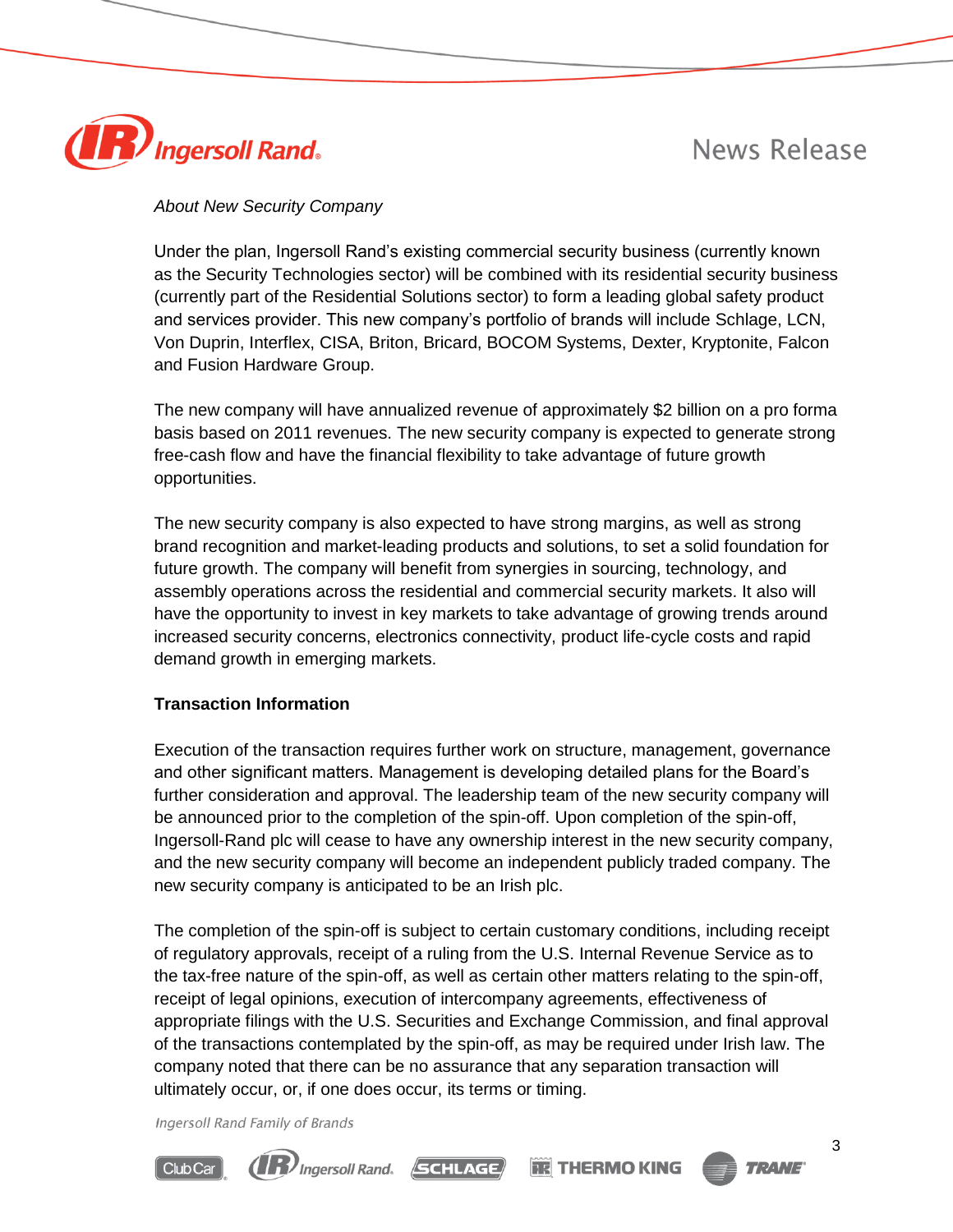

#### **Shareholder-Focused Capital Structure and Allocation Strategy**

Ingersoll Rand also announced a revised capital structure and allocation strategy designed to improve efficiency and return additional capital to shareholders through the following actions authorized by the Board of Directors:

- An increase in the level of overall indebtedness and leverage ratio while still preserving a solid investment grade credit rating.
- A new share repurchase program of up to \$2 billion of the company's ordinary shares. The share repurchase program will begin in 2013, with an expected completion in the first quarter of 2014. The timing of the program will be dependent on the company's access to the capital markets, available liquidity and cash flow, and general market conditions. The repurchase program may be executed through various methods, including open market repurchases.
- The declaration of a quarterly dividend of 21 cents per ordinary share, reflecting an increase of 31 percent. The dividend is payable March 28, 2013, to shareholders of record on March 12, 2013. Upon completion of the transaction, Ingersoll Rand and the new security company are initially expected to pay a combined quarterly dividend approximately equal in sum to the Ingersoll Rand dividend at the time of the closing.

Lamach said, "Over the past several years, we have generated substantial free cash flow, even through tough economic times. Our outlook has not changed in this regard. This prudent and revised capital structure and allocation strategy will accelerate our efforts to continue to deliver attractive returns for our shareholders while maintaining a strong balance sheet to fund future investments and growth."

#### **Investor Conference Call**

Michael W. Lamach and Steven R. Shawley, senior vice president and chief financial officer, will hold a conference call for investors today at 10:30 a.m. Eastern Standard Time to outline the proposed spin-off and answer questions. The call can be accessed via the company's web site: www.ingersollrand.com. Presentation materials will be available on the web site prior to the call.

**Ingersoll Rand Family of Brands** 



,<br>Inaersoll Rand.



**FR THERMO KING** 



TRANE<sup>®</sup>